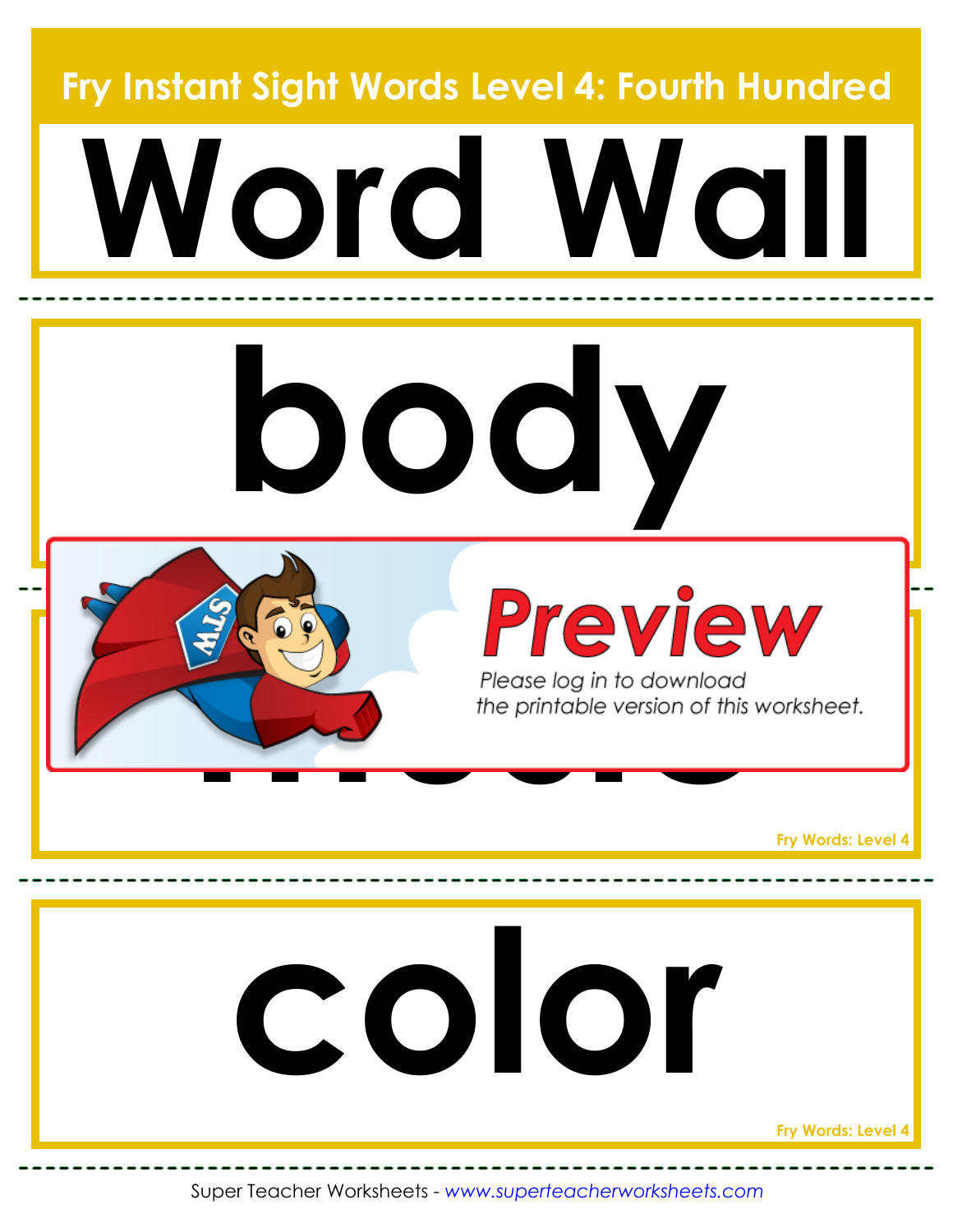#### **stand**

**Fry Words: Level 4**

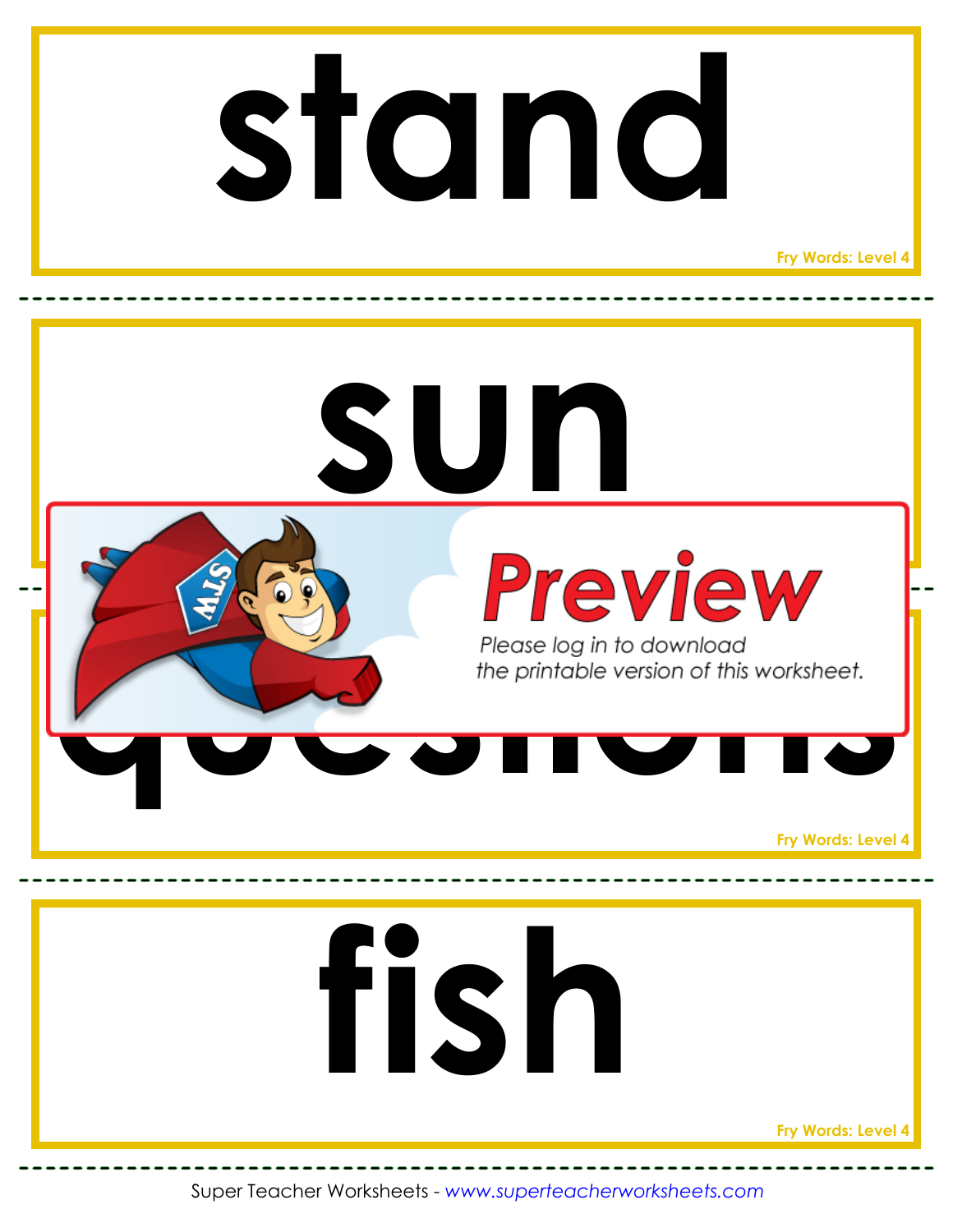#### **area**

**Fry Words: Level 4**

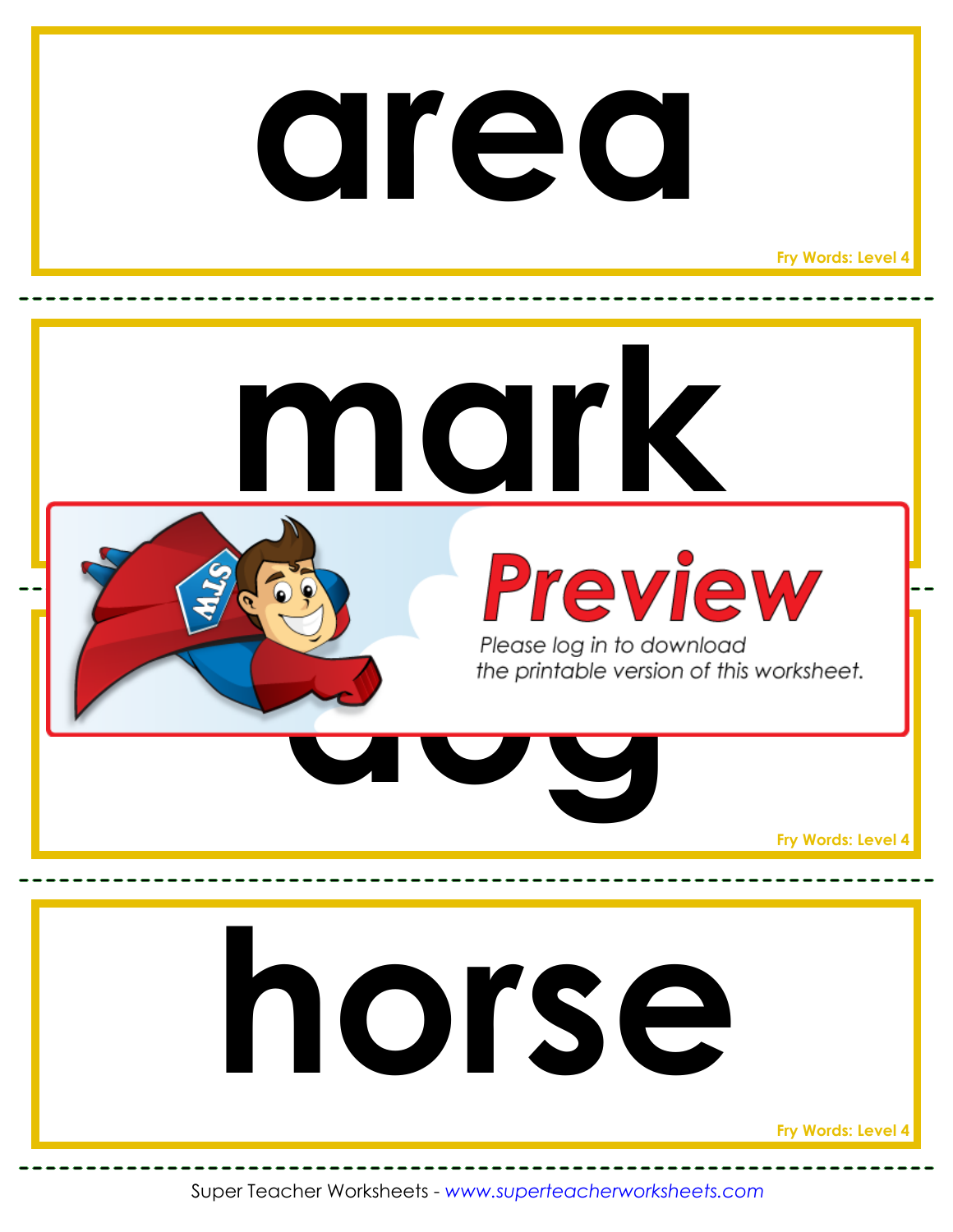## **birds**

**Fry Words: Level 4**

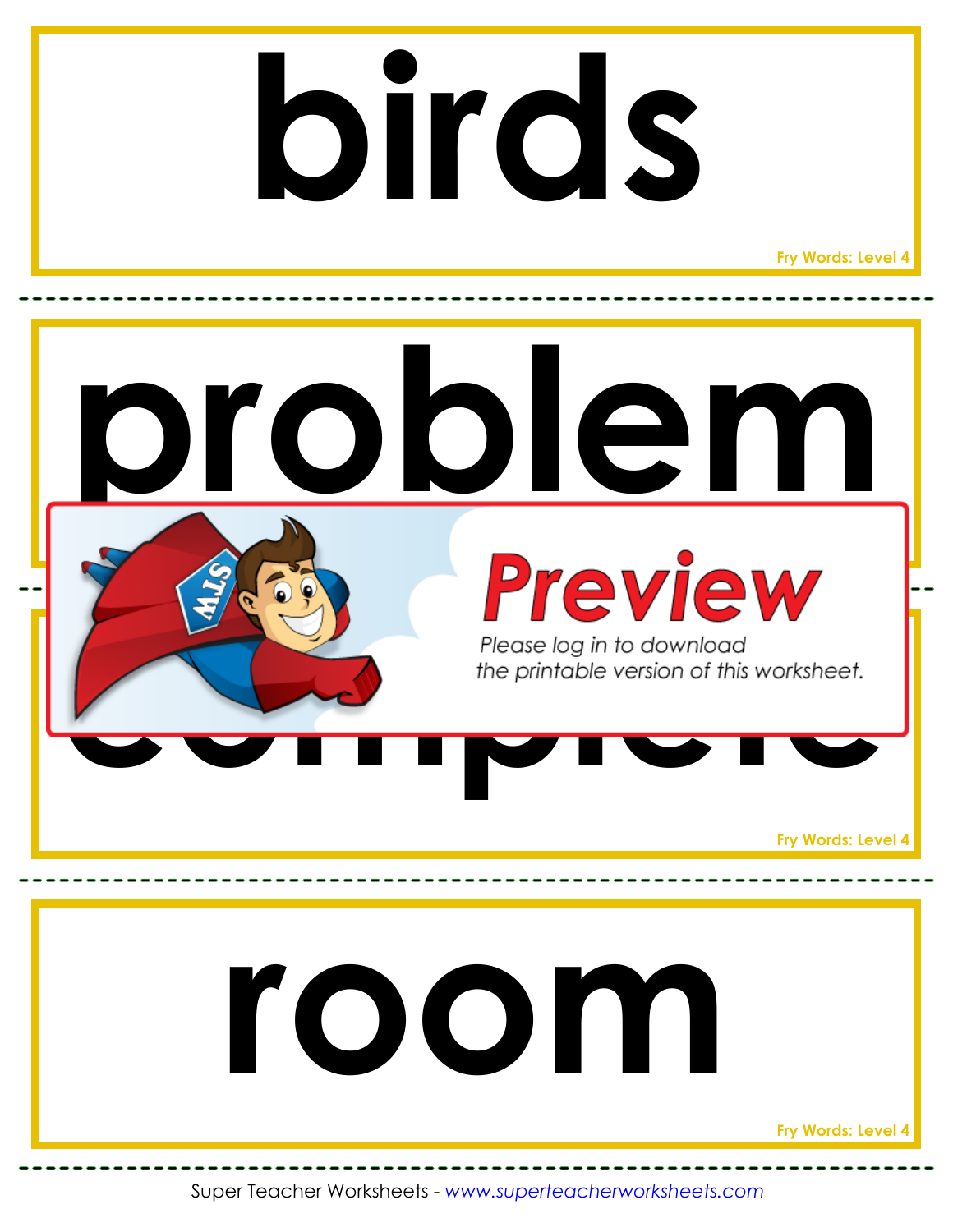#### **knew**

**Fry Words: Level 4v**

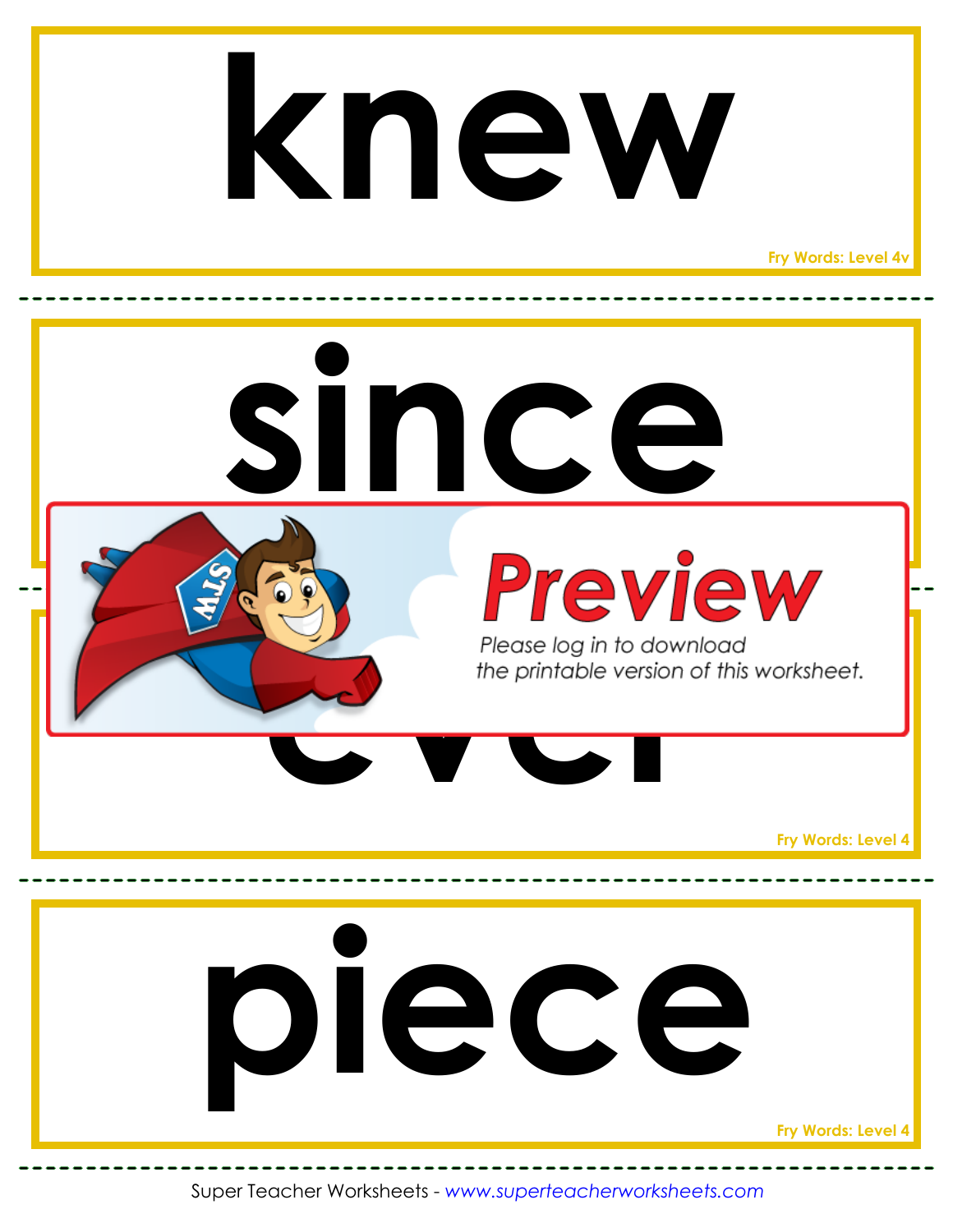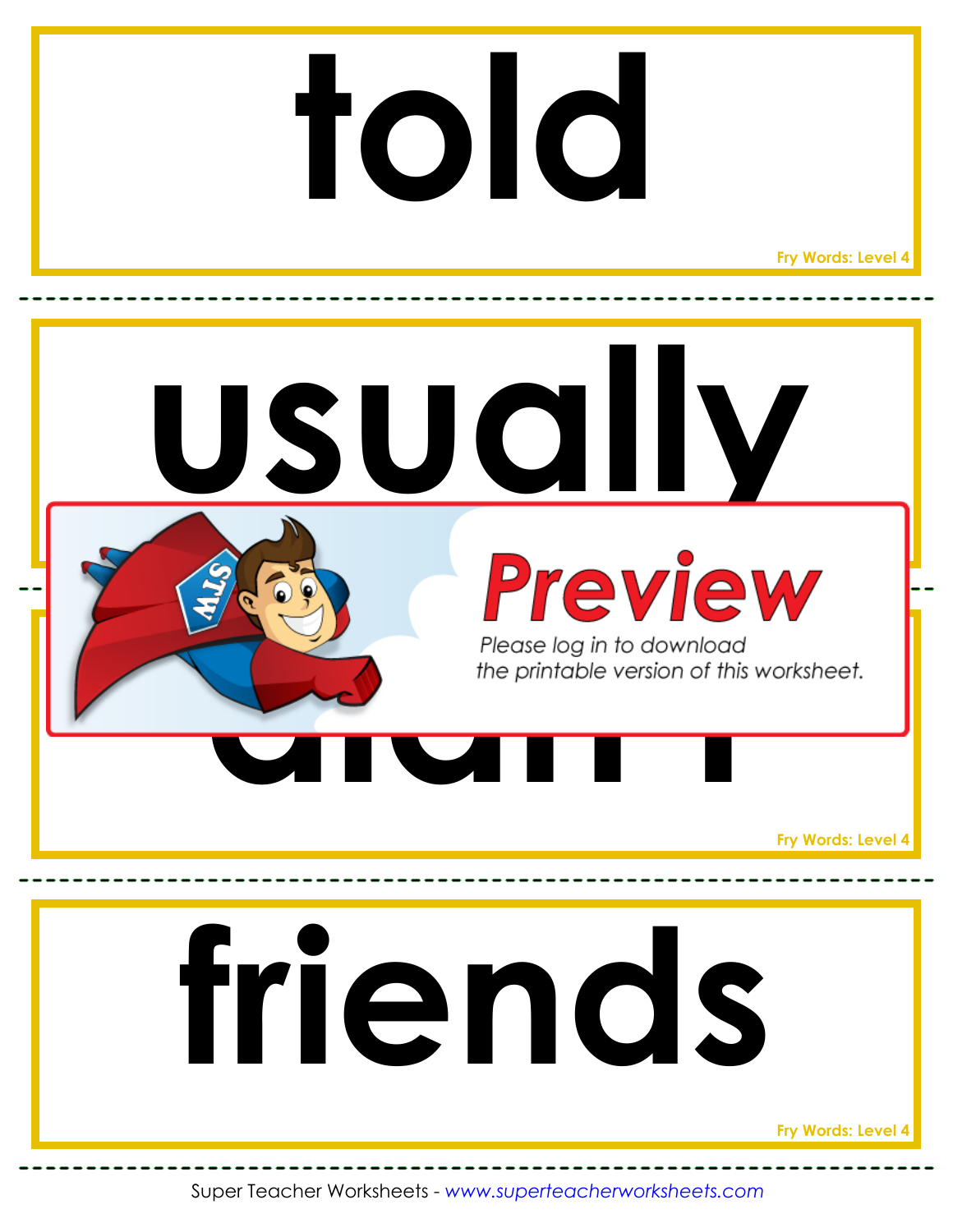#### **easy**

**Fry Words: Level 4**

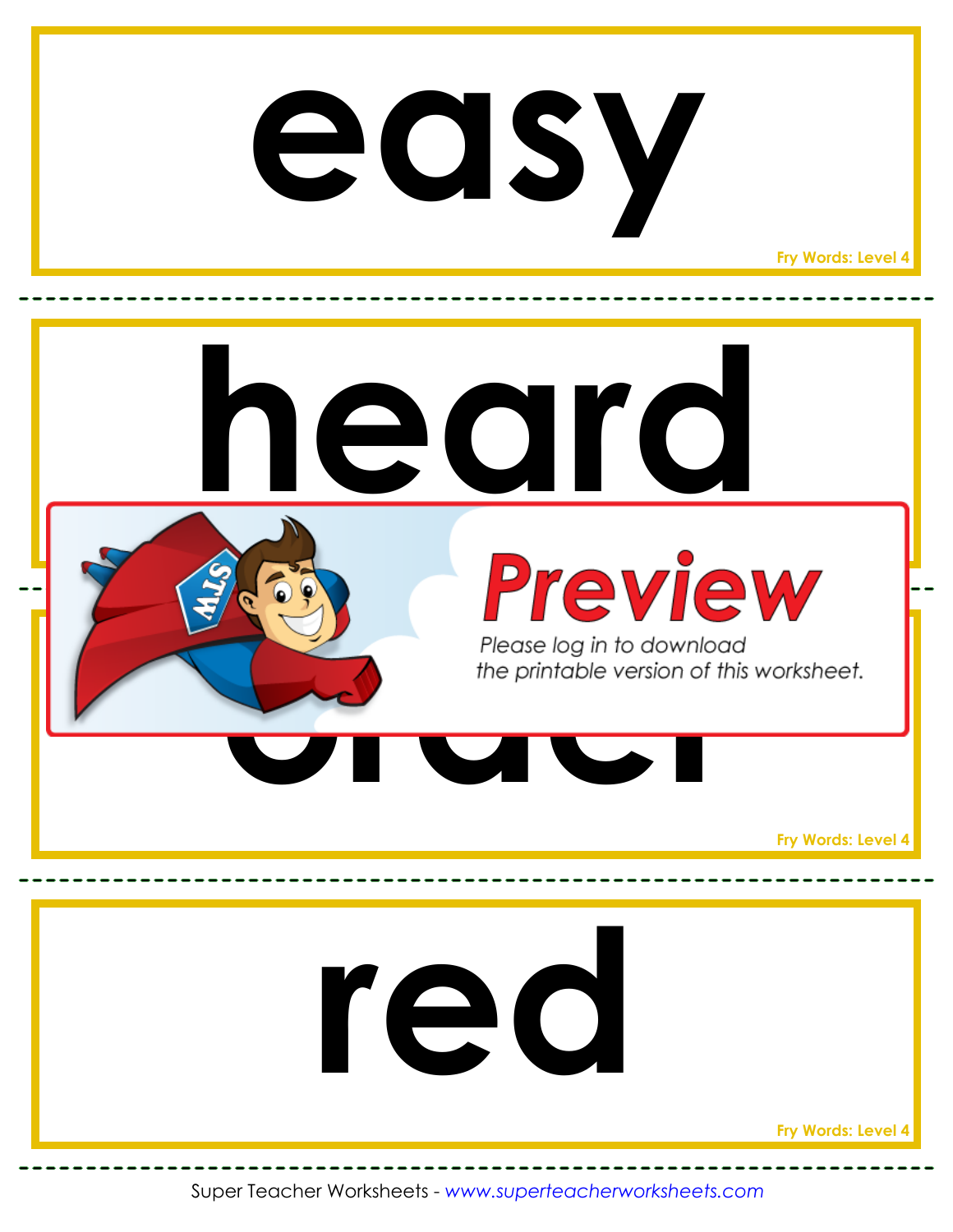#### **door**

**Fry Words: Level 4**

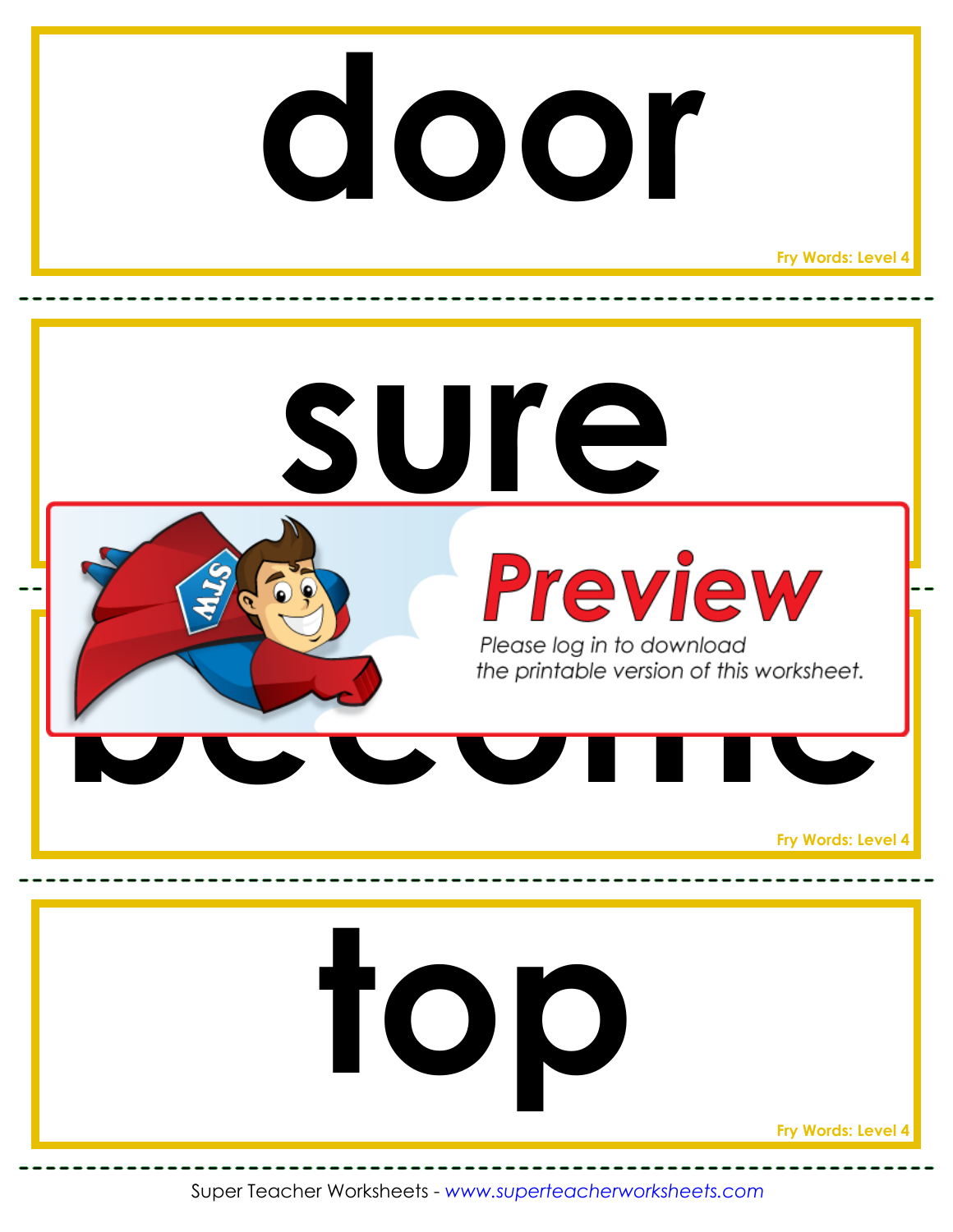# **ship**

**Fry Words: Level 4**

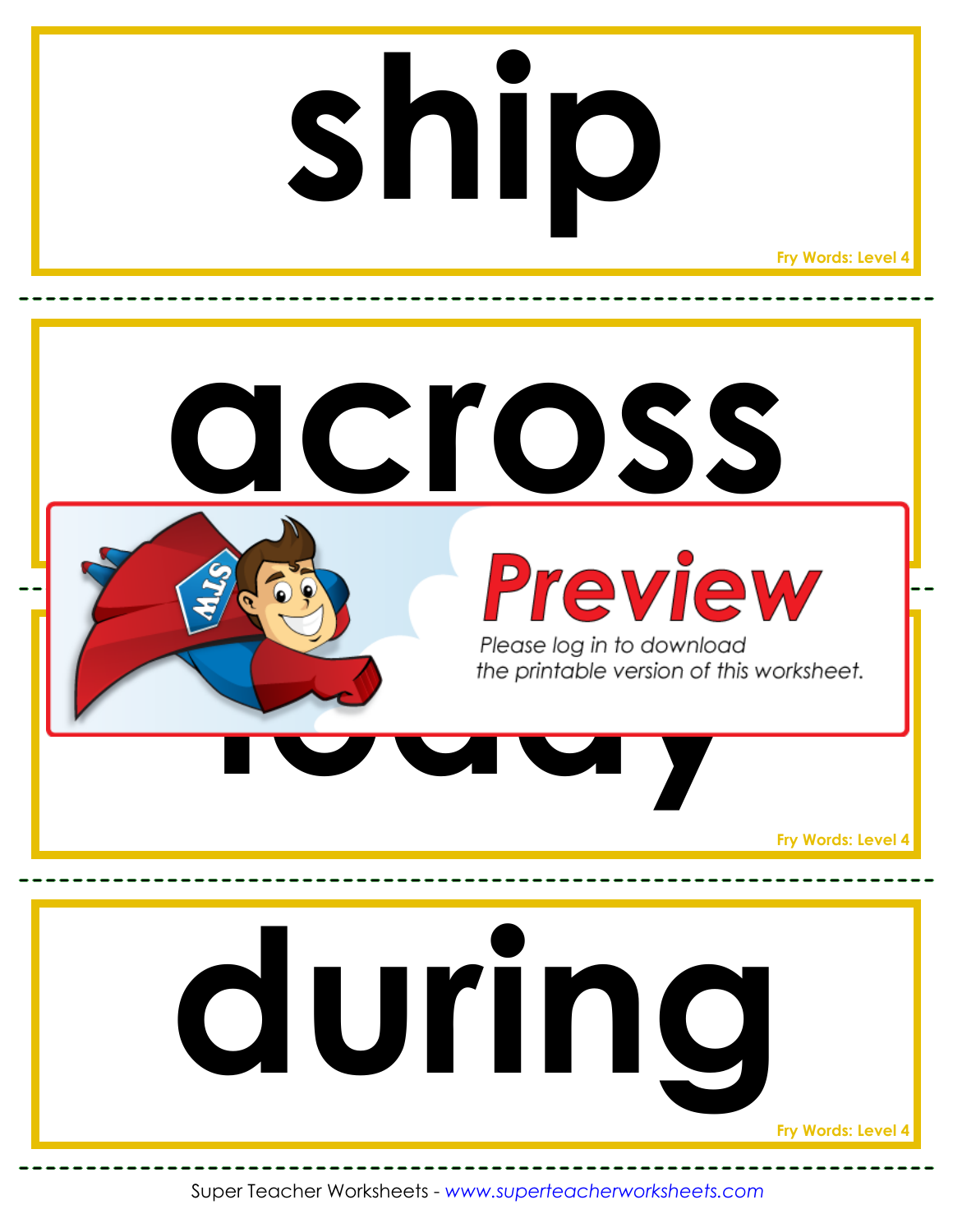### **short**

**Fry Words: Level 4**

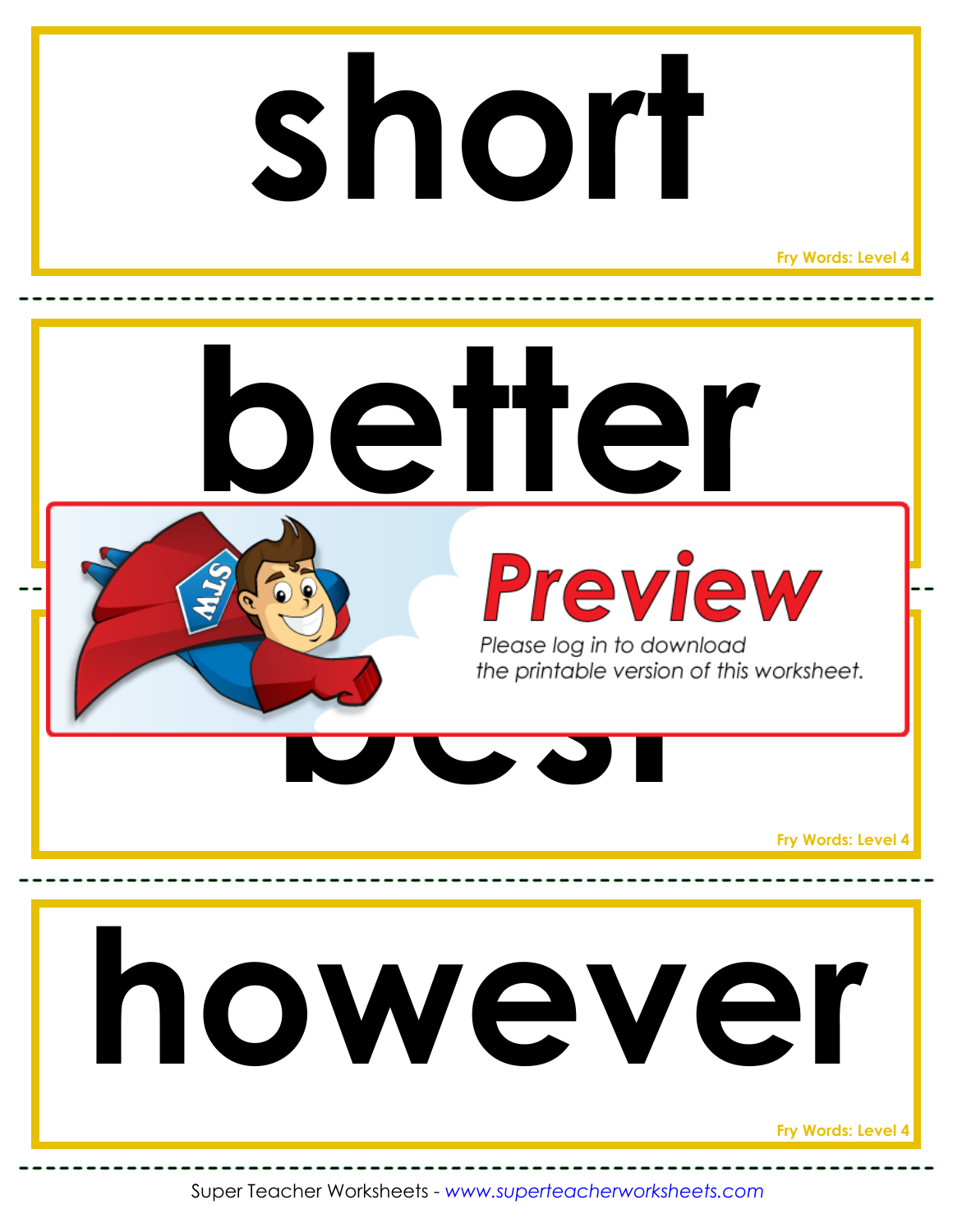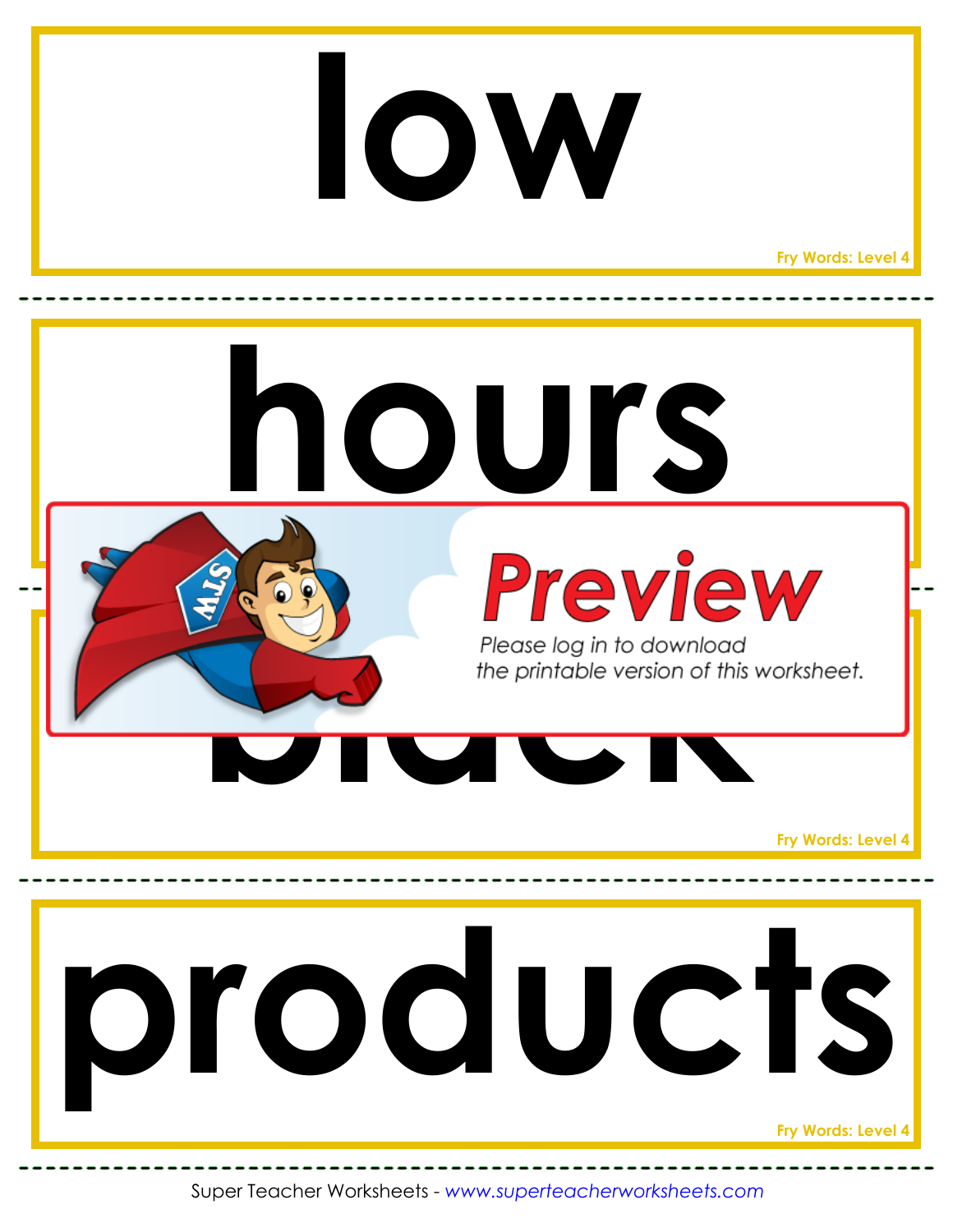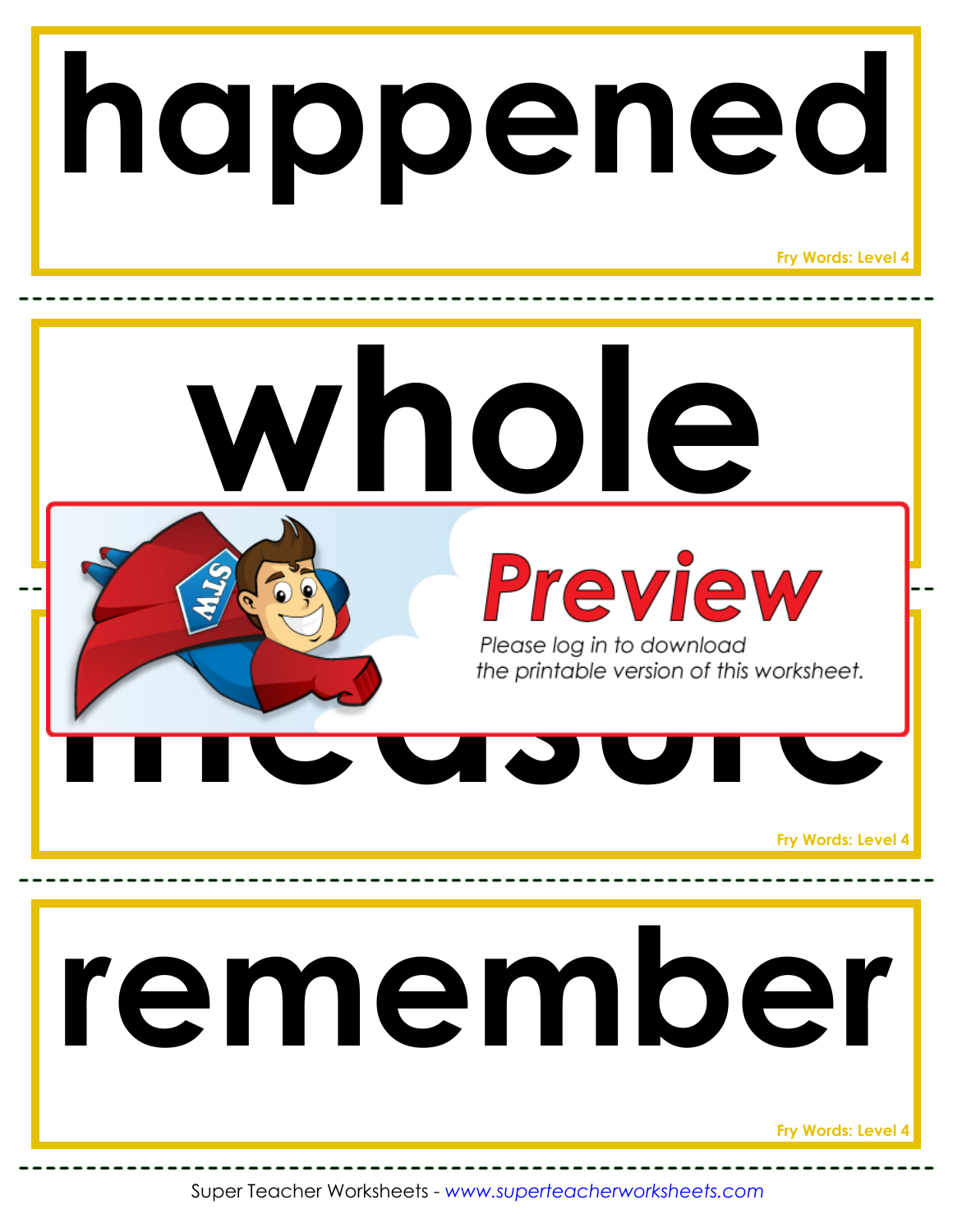### **early**

**Fry Words: Level 4**

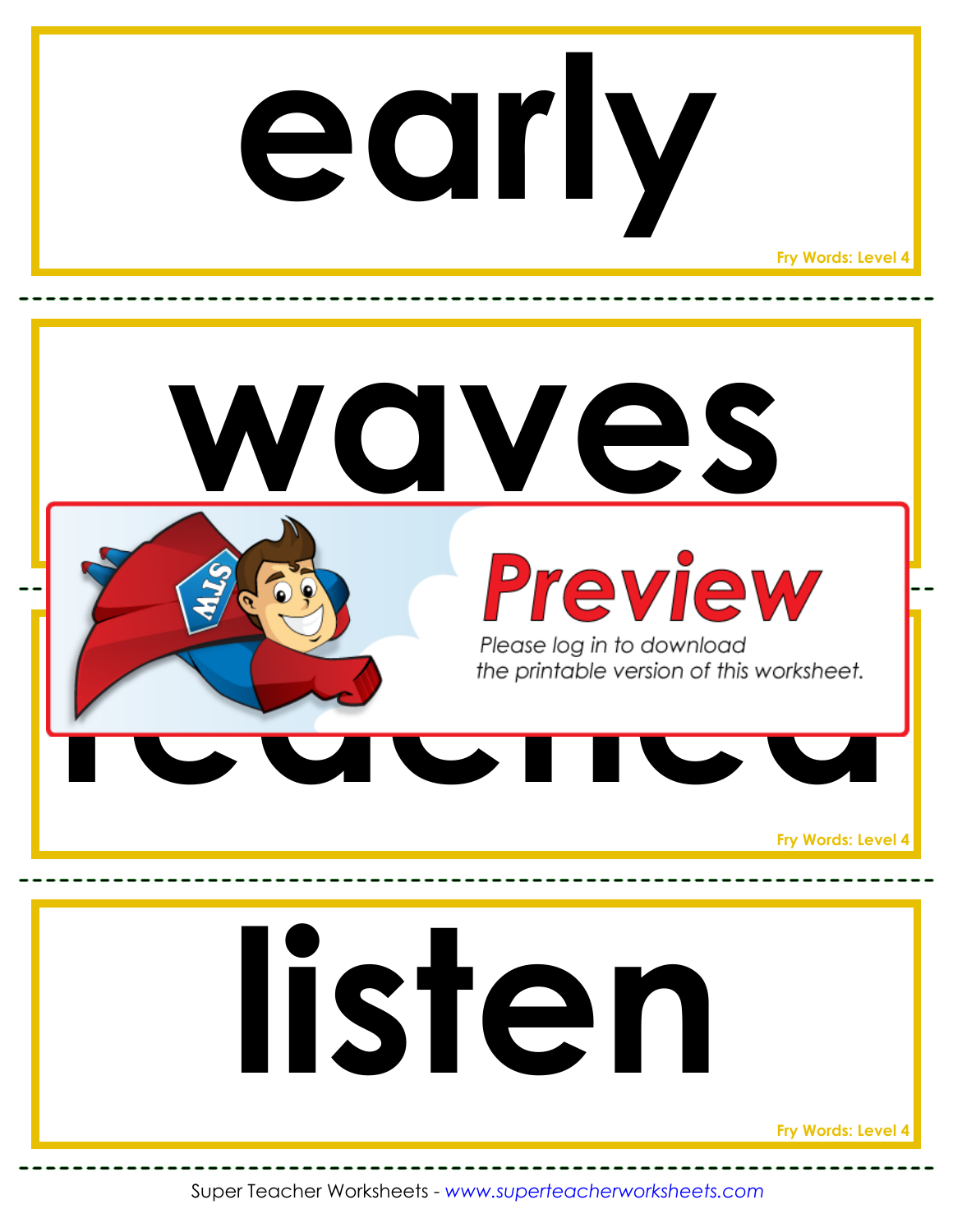## **wind**

**Fry Words: Level 4**

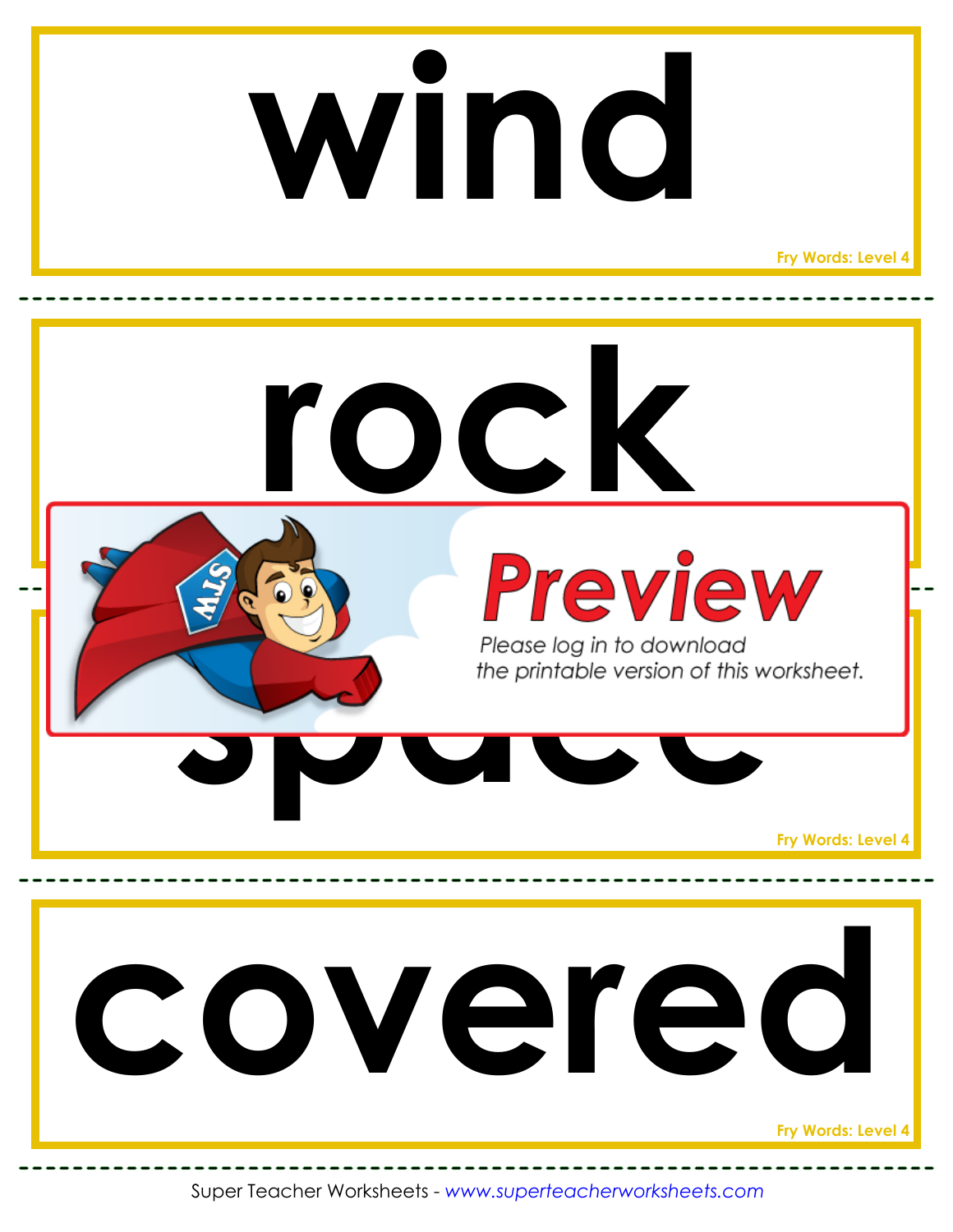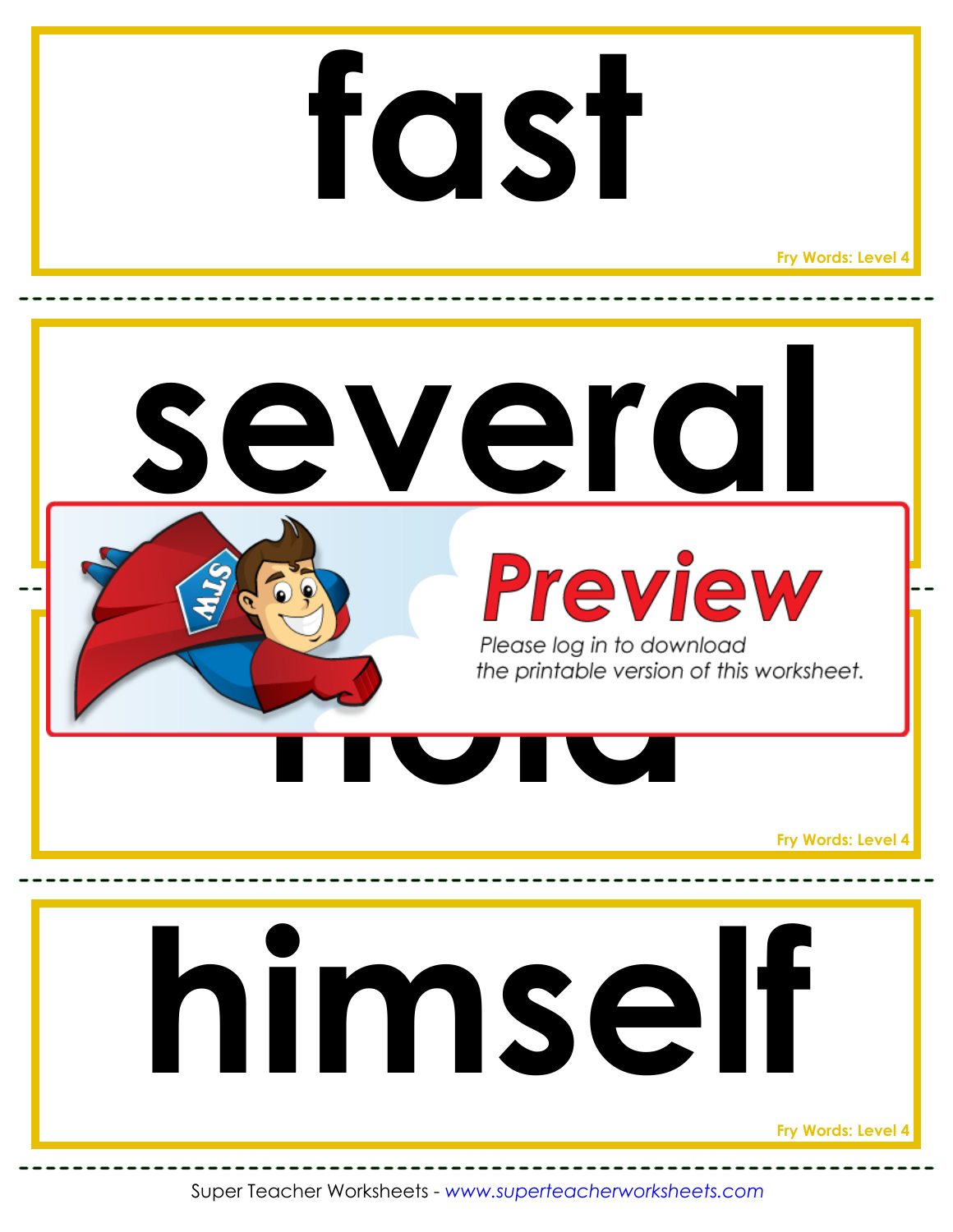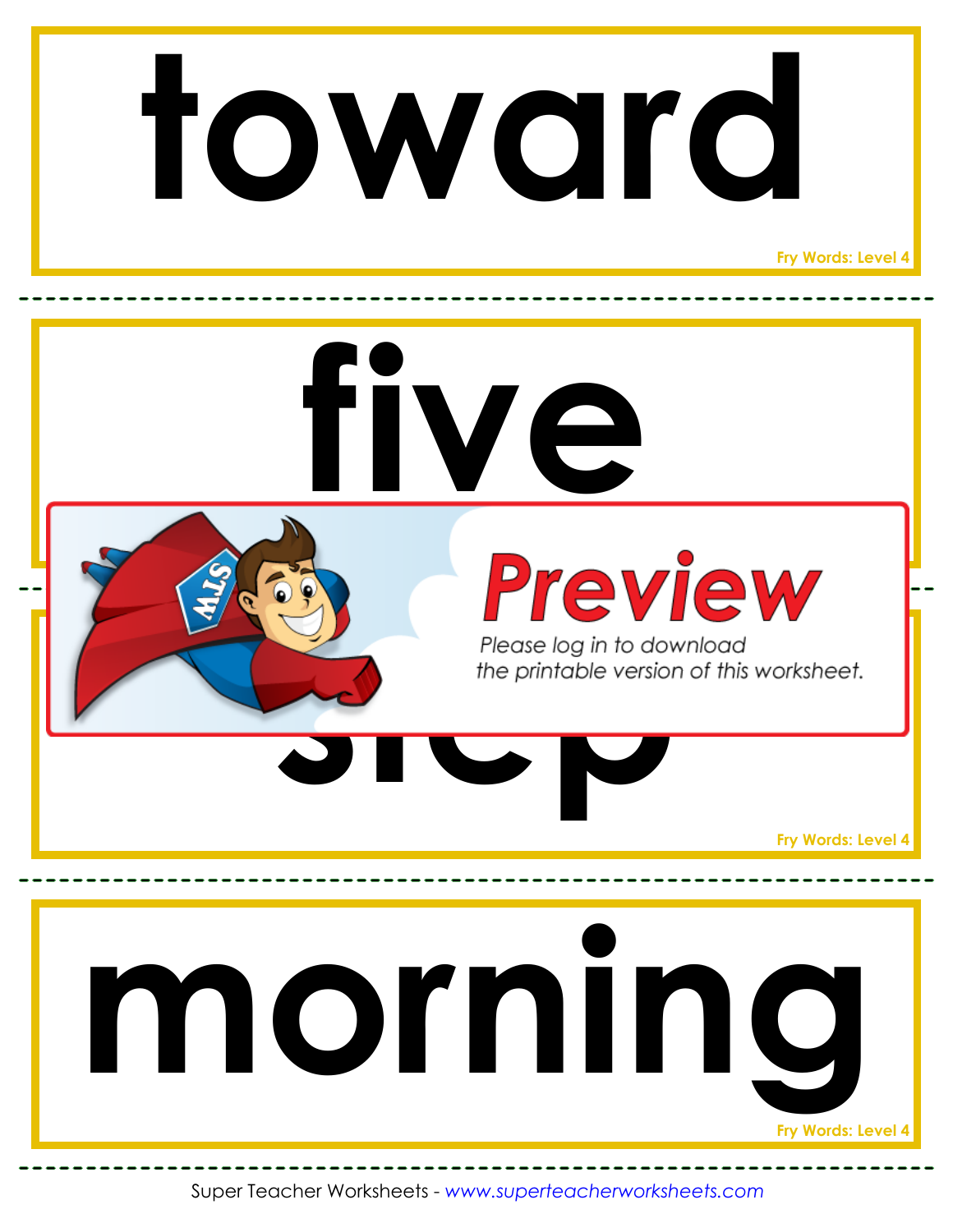

**Fry Words: Level 4**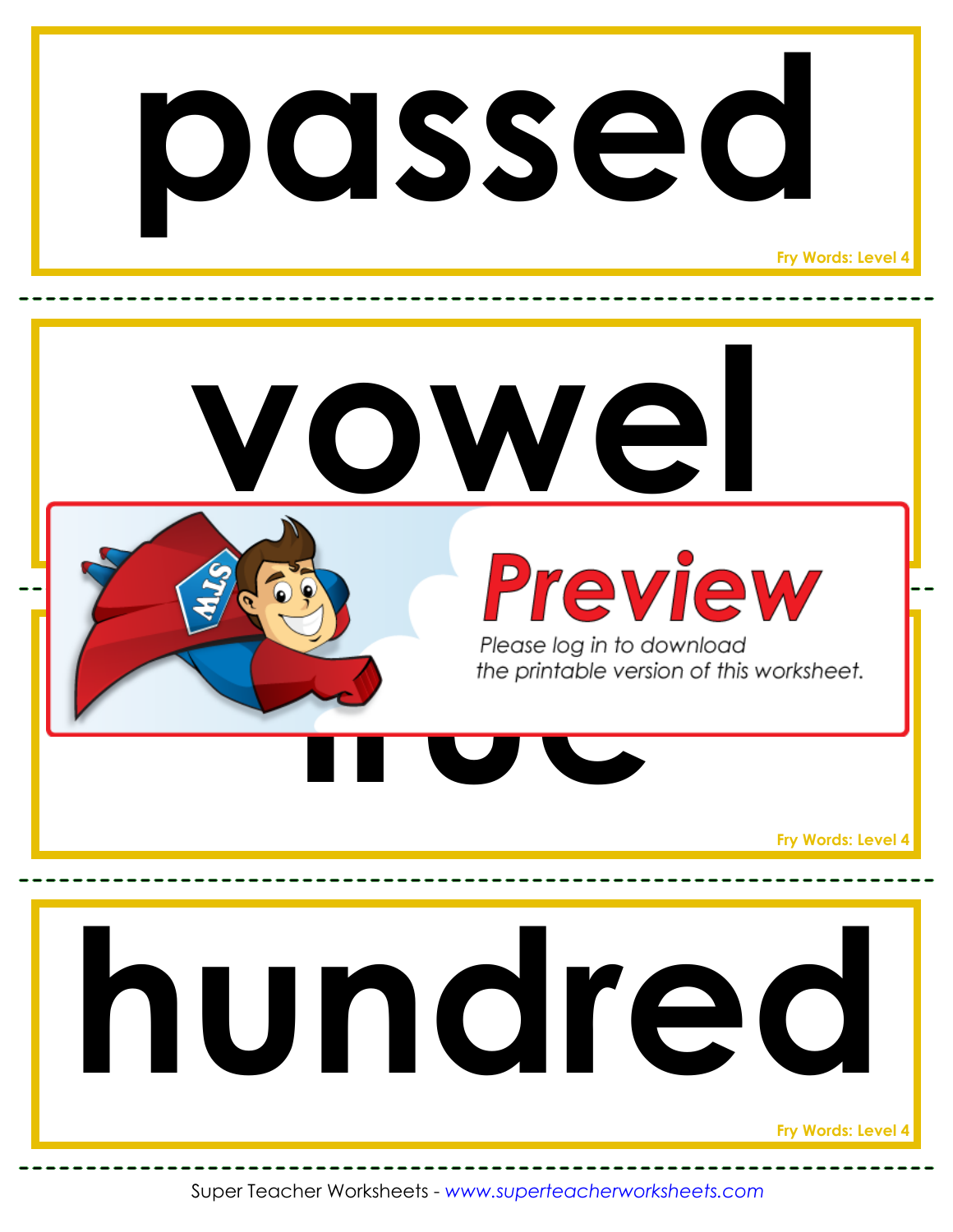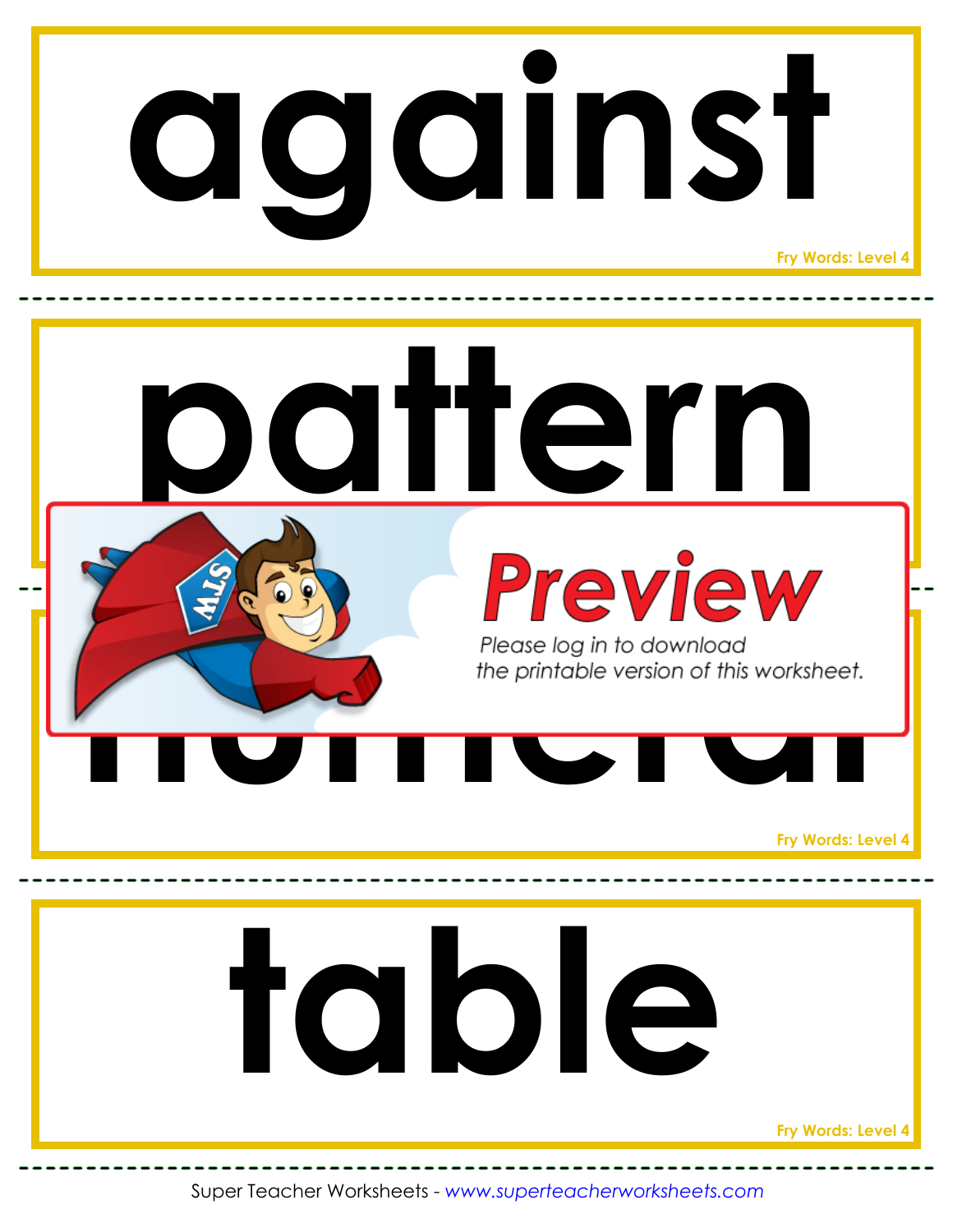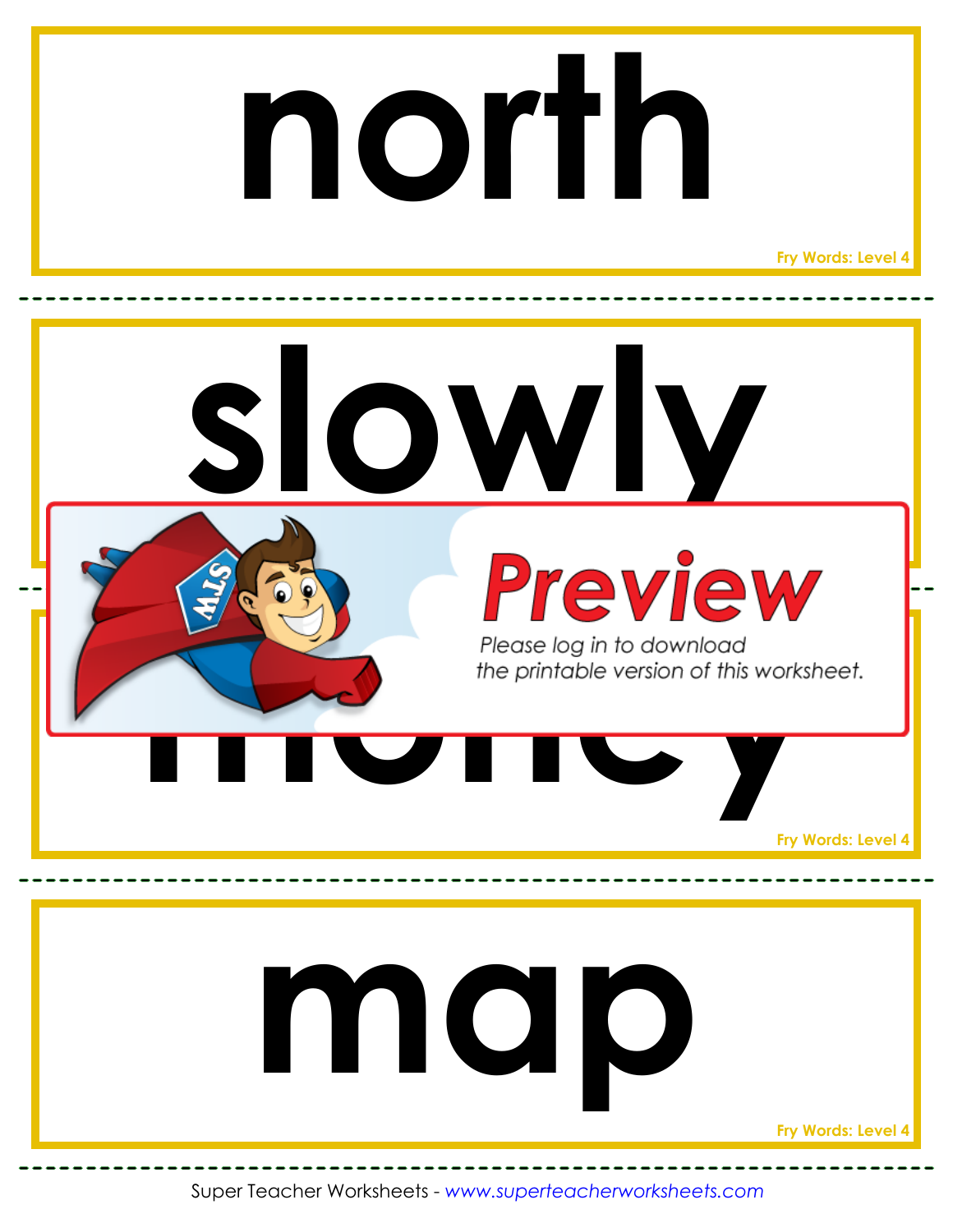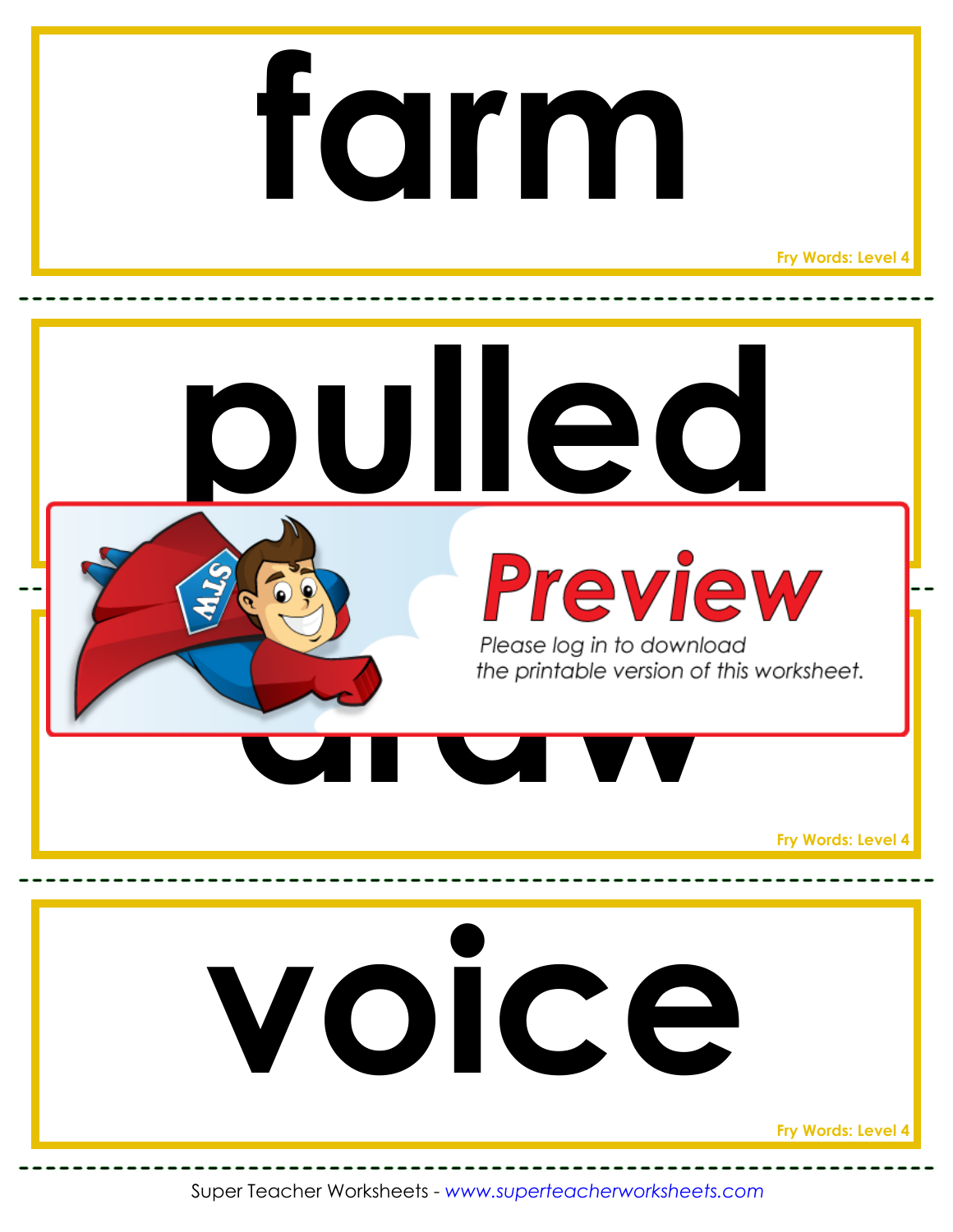#### **seen**

**Fry Words: Level 4**

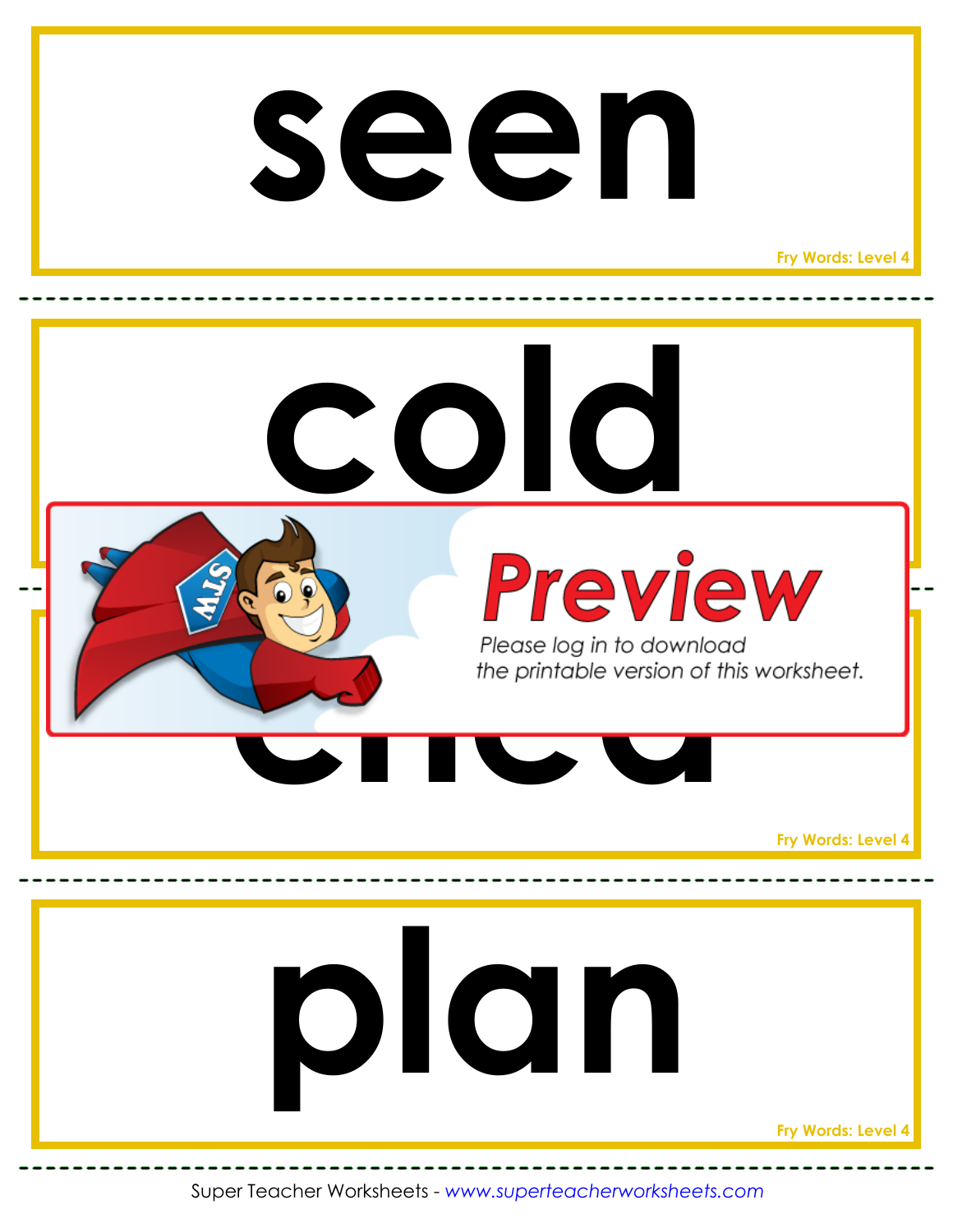

**Fry Words: Level 4**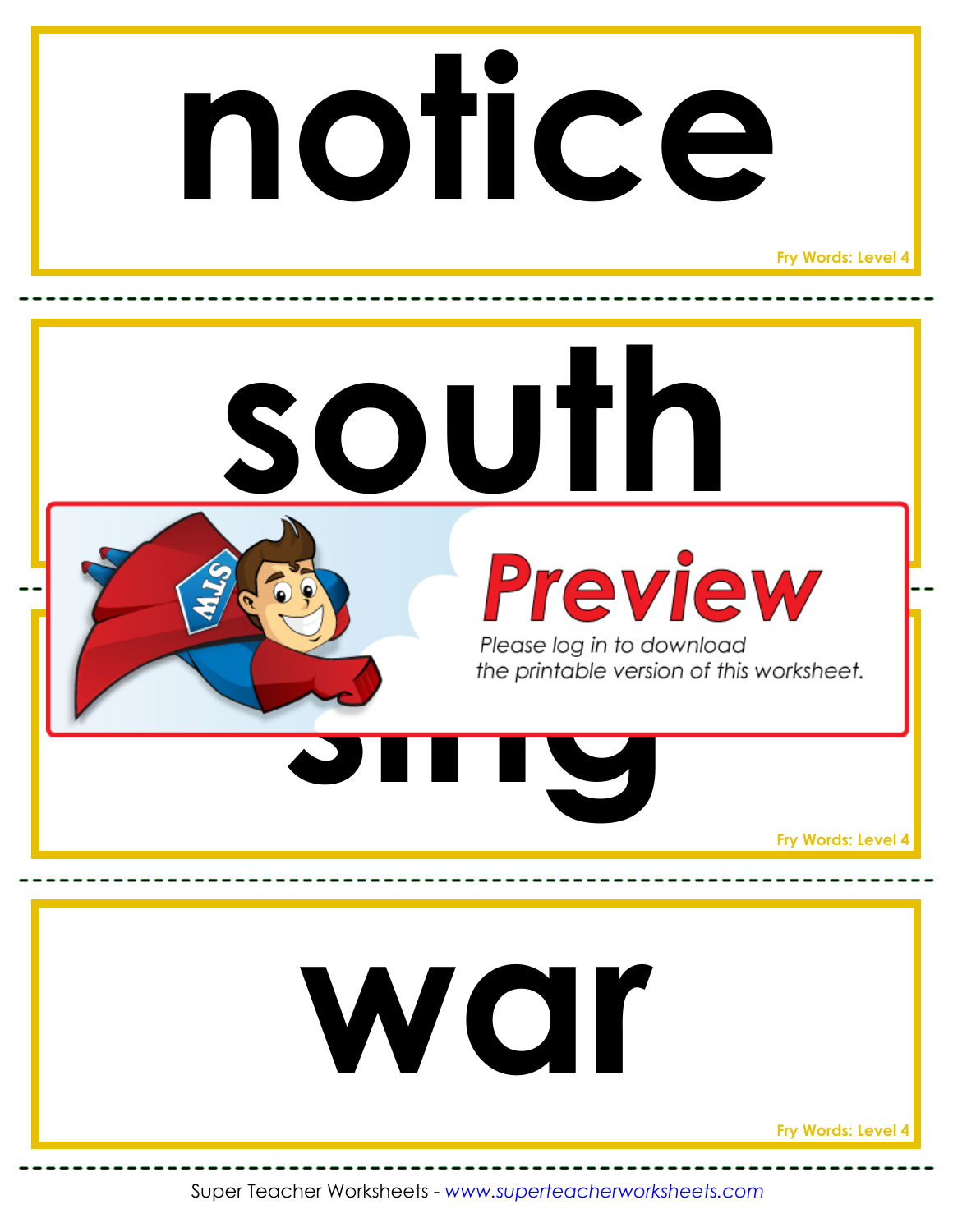

**Fry Words: Level 4**

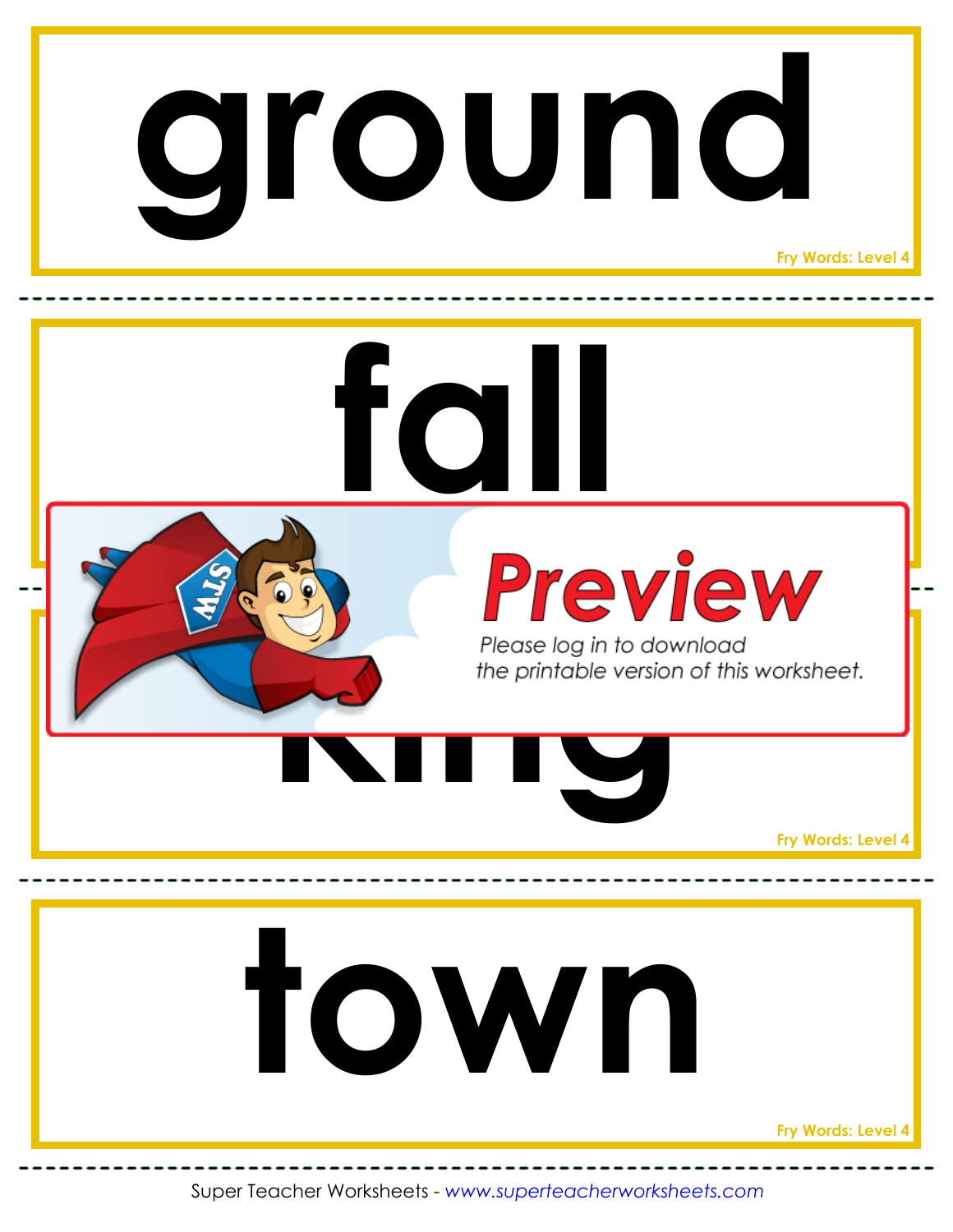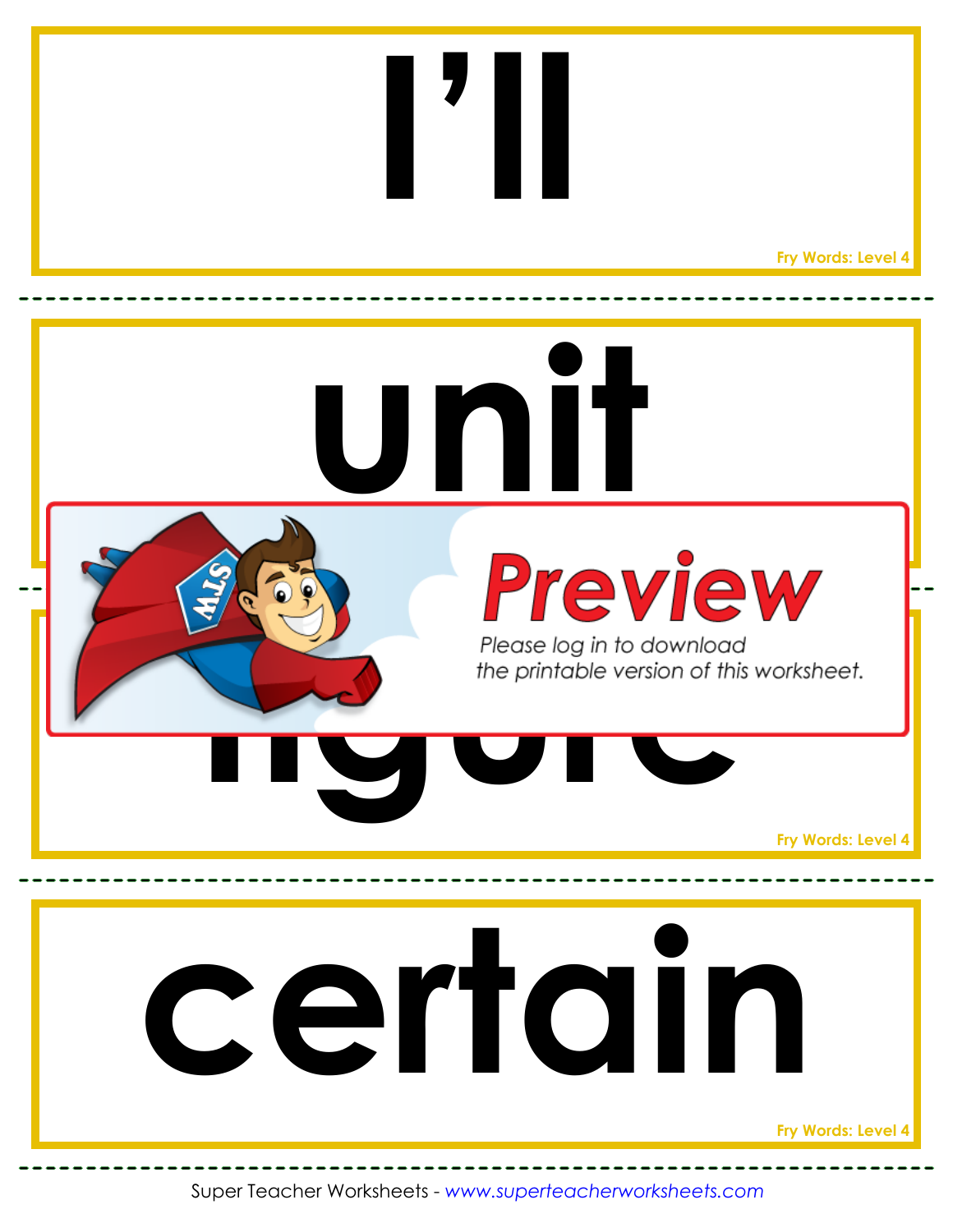## **field**

**Fry Words: Level 4**